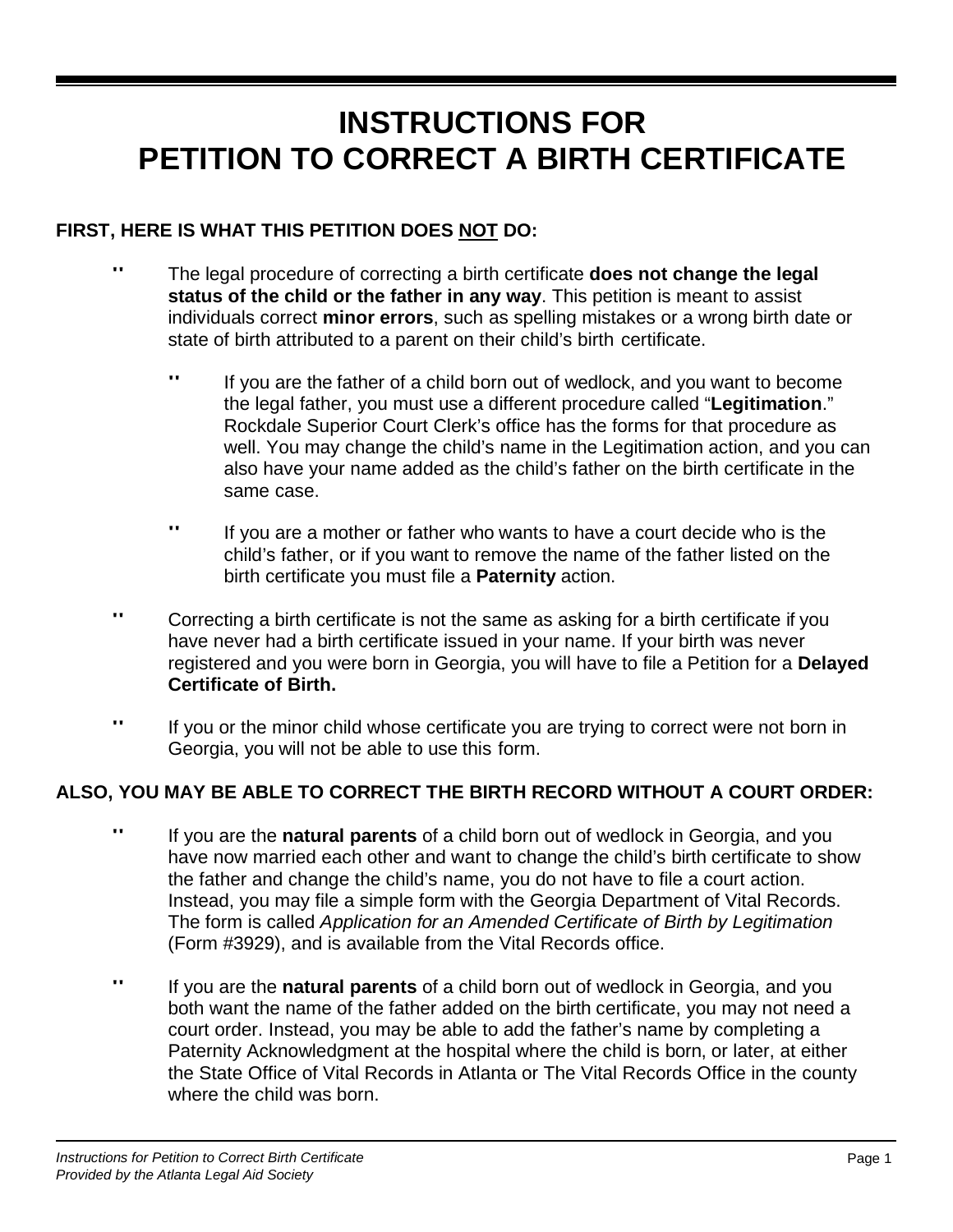The Paternity Acknowledgment can be completed if **both** the mother and father agree, and if the mother was not married at the time of conception, birth, or any time in between. (The father should also register with the Putative Father Registry. You can get the registration form for that from the county Vital Records Office).

A Paternity Acknowledgment **cannot** be completed if the mother was married to another person when the child was born or conceived. In these situations, you must file a paternity action in court. You should consult an attorney if you need to file a paternity action.

" You should **always** ask the Georgia Department of Vital Records to amend the birth certificate administratively **before you file a court action** to get it corrected**.** See Step One below for details about how to do this.

Many minor errors on birth certificates may be amended without a court order. Therefore, you should not file a court action until the Department of Vital Records has notified you that they will not amend the certificate without a Court Order.

#### **WHAT IS THE LAW ABOUT AMENDING A BIRTH CERTIFICATE?**

Court cases that are about correcting a birth certificate are covered by Official Code of Georgia Sections 31-10-9 through 31-10-31. Additional procedures are set out in the Rules and Regulations of the State of Georgia, Sections 290-1-3-.10 through 290-1-3.40. Georgia courts only have authority to order corrections for *Georgia* birth records. So, if you were born in another state or country, you cannot use this packet to correct your birth certificate.

Petitioning a Court to correct an *error* on a birth certificate is not the same as asking that you be allowed to legally change your name. If you follow the procedure to legally *change* your name, that can include changing the name on the birth certificate (if you were born in Georgia). Other court cases can also include name changes as part of the case. These include legitimations, paternity actions and divorces. Each of these actions has its own part of the Official Code of Georgia, and is not included in this packet of forms.

#### **GENERAL COMMENTS**

It is a good idea to talk to a lawyer before filing any court action. This petition to correct a birth certificate is no exception to that rule. There are often more issues involved than you might realize if you fail to get legal advice. If you do talk to a lawyer before filing this action, it is a good idea to review the forms and instructions in this packet before you talk to the lawyer, so that you will be able to make the best use of your time with the lawyer.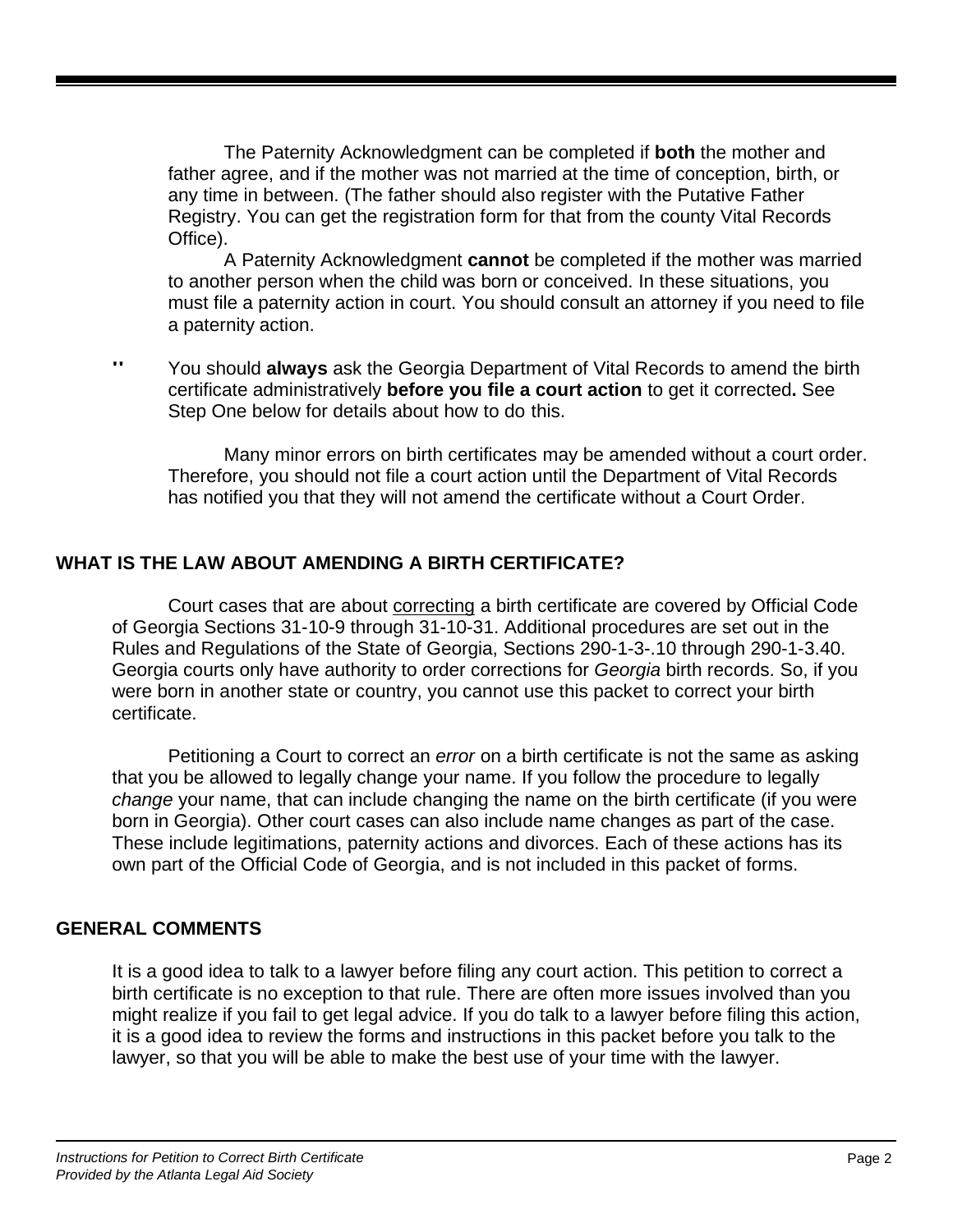State law, **OCGA § 15-19-51** prohibits court personnel (including staff attorneys or law clerks, calendar clerks, clerk's office staff, and sheriff's department staff) from giving legal advice or answering legal questions. This rule also applies to the Rockdale County Clerk's office and Judge's staff.

# **LIST OF FORMS YOU SHOULD HAVE IN THIS PACKET:**

- (1) Petition to Correct a Birth Certificate
- (2) Verification of Petition
- (3) Summons
- (3) Affidavit in Support of Petition to Correct a Birth Certificate (*optional*)
- (4) Acknowledgment of Service, Consent to Jurisdiction and Venue, and Consent to Present Case
- (5) General Civil Case Filing Information Form
- (6) Final Order to Correct Birth Certificate
- (7) General Civil Case Final Disposition Information Form

#### **You will also need to get the following from the Superior Court Clerk's Office:**

(8) Sheriff's Return of Service form (at least two copies)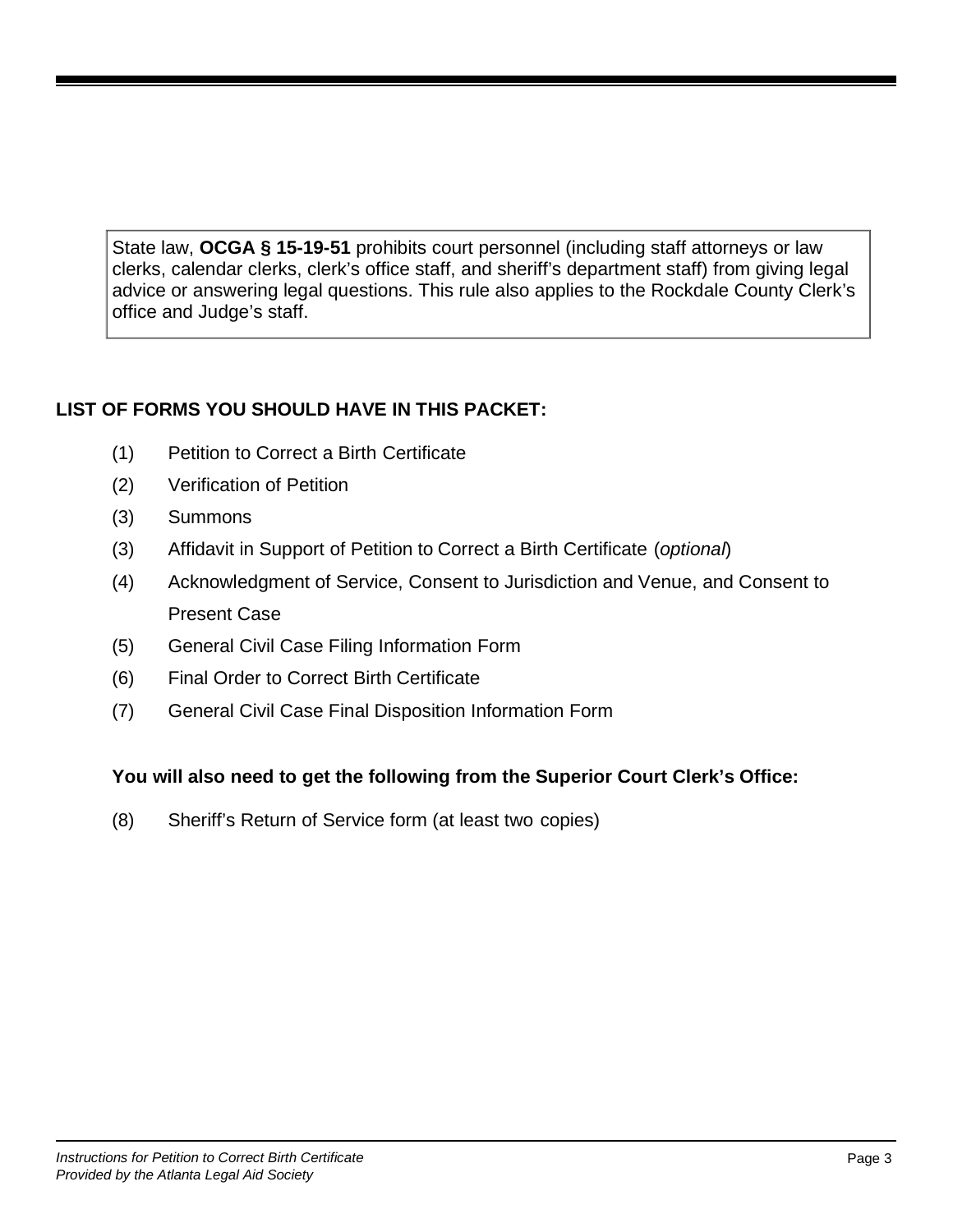#### **LIST OF STEPS FOR CORRECTION OF BIRTH CERTIFICATE**

➢ **STEP 1:** Before you even start working on the forms, you must ask the Vital Records office to make the correction without a court order. To do this, get a certified copy of the birth certificate from the Georgia Vital Records office. *[Note: there is a \$10.00 fee for each certified copy you wish to receive.*]

> Next, circle all the changes you wish to make, and submit a written request asking for further instructions or procedures. You may use the letter included in this packet to make this request.

You will have to **enclose an** *additional* **\$10.00** money order or certified check payable to "Vital Records" to process the change.

Requests to correct the birth certificate should be mailed to **Legal Unit, Vital Records, 2600 Skyland Drive, Atlanta, Georgia 30319**. If the Vital Records office refuses to make the correction without a court order, then you should continue to Step 2.

- ➢ **STEP 2:** Fill out the *Petition, Verification, Acknowledgment (if applicable) Affidavit(optional) Case Filing Information* and *Case Disposition Information*  forms. Sign the forms in front of a Notary Public where necessary. (Save the *Final Order* forms for later, when you have your final hearing.)
- ➢ **STEP 3:** Make copies of the documents you want the judge to see in support of your allegations. Attach the copies to the Petition before you file it.
- ➢ **STEP 4:** Make copies of all the forms.
- ➢ **STEP 5:** File the forms at the Superior Court Clerk's Office.
- ➢ **STEP 6:** Arrange for the Sheriff to serve the State Registrar at the Office of Vital Records and the Commissioner of the Georgia Department of Human Resources.

Additionally, if you are filing this petition on behalf of a minor child, you will need to serve the parent(s) or guardian(s) of the minor child unless they have signed an acknowledgment of service.

- ➢ **STEP 7:** Wait the required time, and prepare the Final Order form for the final hearing.
- ➢ **STEP 8:** Schedule and attend the court hearing.
- ➢ **STEP 9:** File the *Final Order* and get a certified copy of it.
- ➢ **STEP 10:** Take the certified copy of the *Final Order* to the Vital Records Office & ask

them to change birth certificate(s).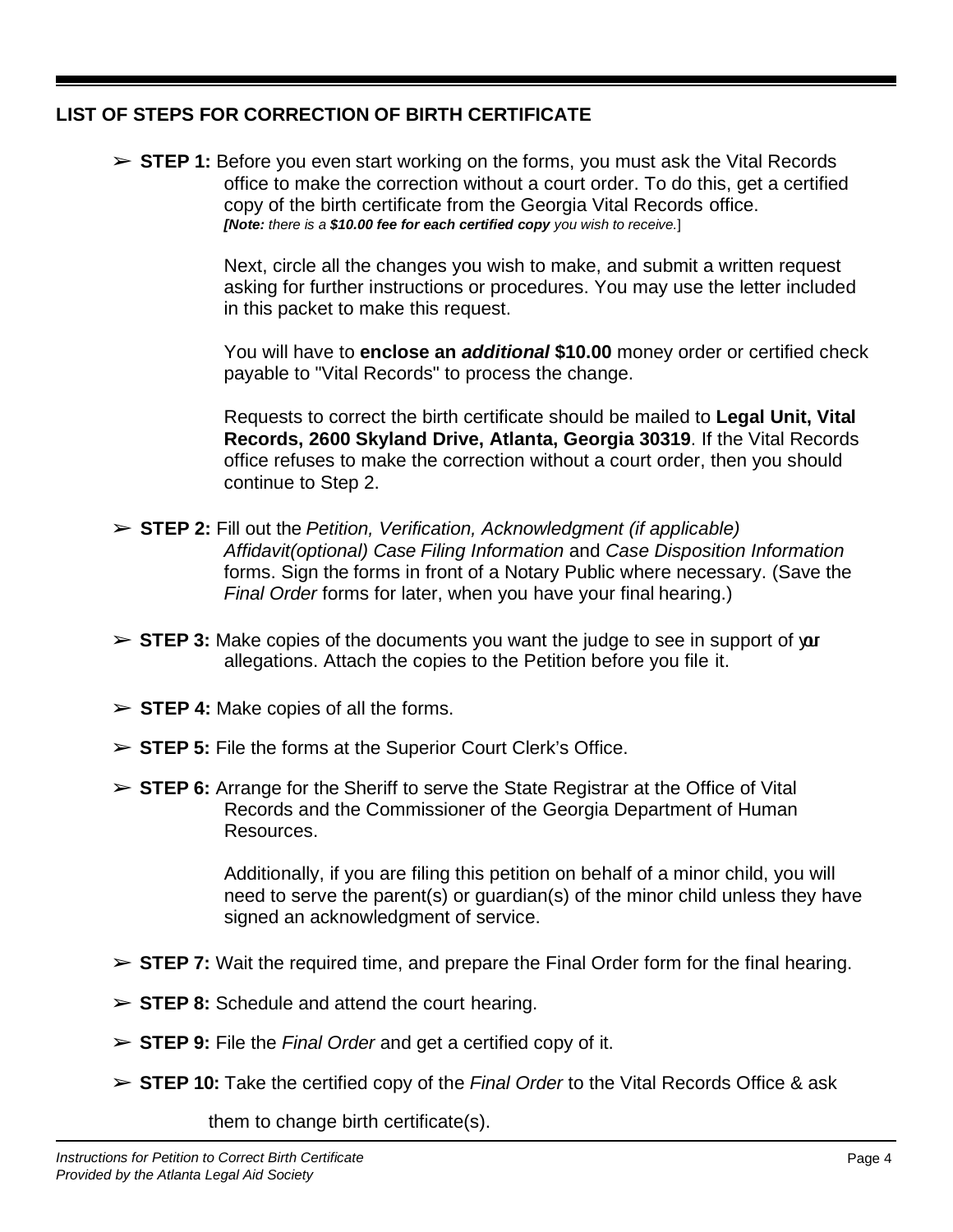#### **DETAILED, STEP-BY-STEP INSTRUCTIONS**

The rest of these instructions tell you how to fill out each form and complete each step of the process to complete your petition to correct the birth certificate. **Please read these instructions and each form very carefully.** Missing or misreading a word could cause you to make serious errors in your case, causing confusion and delays, and even causing the Court to deny the corrections you are requesting.

#### *Step 1: Completing the Petition to Correct an Error on a Birth Certificate*

Before you even start working on the forms, you must ask the Vital Records office to make the correction without a court order. To do this, get a certified copy of the birth certificate from the Georgia Vital Records office. You will have to pay \$10.00 for each certified copy you get.

Next, circle all the changes you wish to make, and submit a written request asking for further instructions or procedures. You may use the letter included in this packet to make this request.

Write your name and address at the top of your letter. Check the box which states whether you are trying to fix your own or your child's certificate. Look at the top right corner of the birth certificate to find the State File No. If it is legible, write that File number on the blank provided. Finally, give them a number and address where they can contact you back and sign the letter.

Remember to keep a copy for your records after you mail it. Also, you should keep any documentation you receive back from them and take that to court with you or to your appointment with the Family Law Information Center attorney.

You will have to enclose an additional \$10.00 money order or certified check payable to "Vital Records" before they will make the changes. Requests to correct the birth certificate should be mailed to Legal Unit, Vital Records, 2600 Skyland Drive, Atlanta, Georgia 30319. If the Vital Records office refuses to make the correction without a court order, then you should continue to Step 2.

#### . Α *Step 2 (a): Completing the Petition to Correct an Error on a Birth Certificate*

**Note:** You can only apply to amend a birth certificate if you are over eighteen and you wish to correct an error on your *own* birth certificate; or, if you are bringing the petition on behalf of a minor child, and you are one of the child's parents listed on the certificate or you are the minor child's legal guardian.

#### *Caption (Heading) on Petition:*

On the first blank line (to the left of the vertical line, after the words "In re:"), type or print the current name of the person whose birth certificate is being corrected *exactly as it appears on the birth certificate you are trying to correct*. Fill in your name on the blank for the Petitioner. *Do not fill in the Civil Action Case Number. The clerk will assign a number to your case when you file your petition in the Clerk's office.*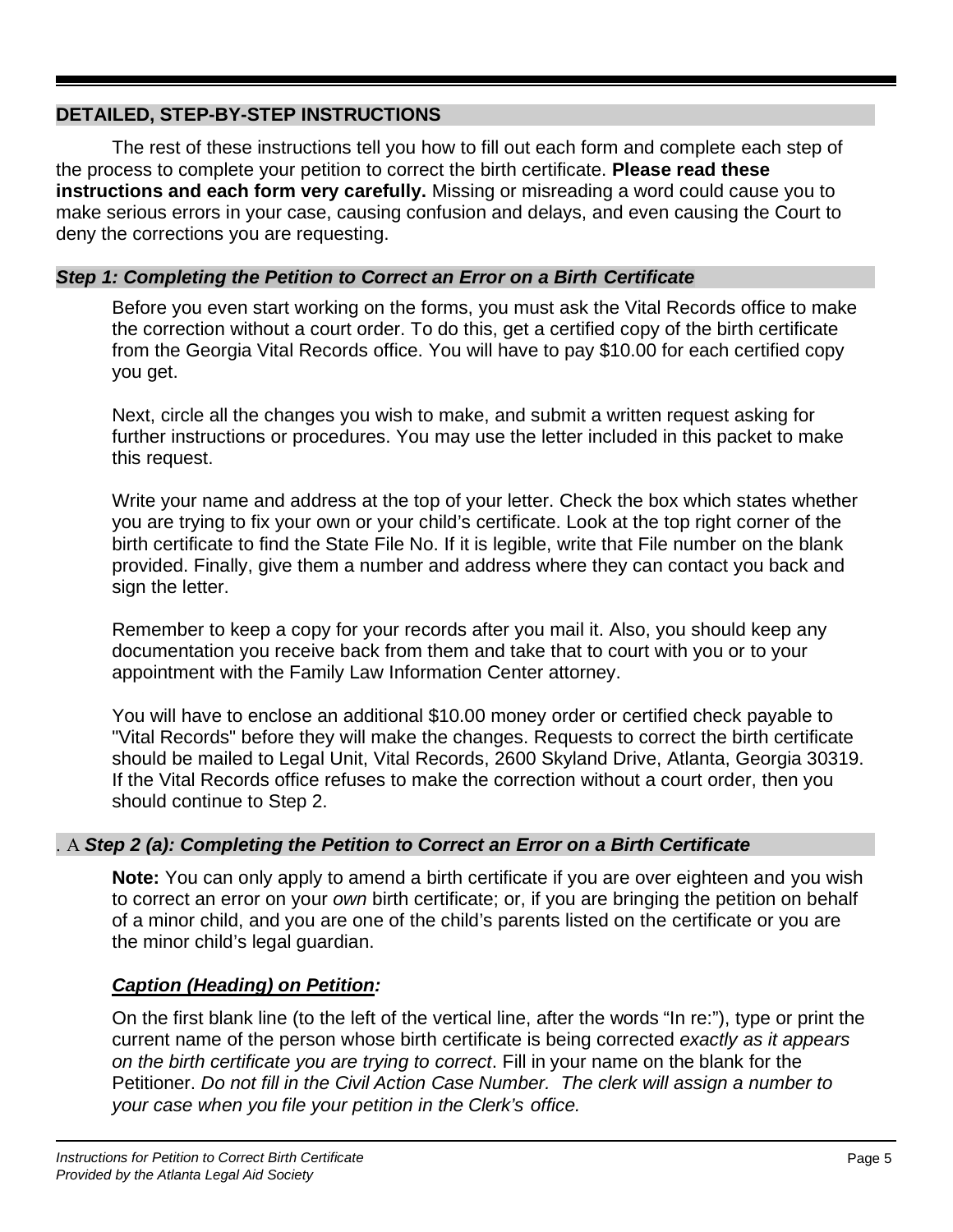### *Introduction: Your Name and name of minor child*

Check the first box if you are filing this action on behalf of yourself, and type or print your name on the blank of this paragraph.

Check the second box if you are filing this action on behalf of a minor child. Then, type or print your name on the first blank of the paragraph, and the name of the child (exactly as it appears on the birth certificate- even if you are claiming the name was misspelled) on the second blank.

# *Paragraph 1 of Petition: Your name and residency and residency of minor child*

Type or print your name on the first blank of this paragraph.

If you are bringing the petition on behalf of a minor child, check the first box if the minor child lives with you. If not, mark the second box, and type or print who the minor child lives with in the next blank. The last blank should be filled in with the name of the County in which the child lives. *[Note: if you are filing the petition on behalf of a minor child and he or she does not live with you and/or lives in a different county, you should consult an attorney to make sure it is legally correct for you to file this action in DeKalb].*

### *Paragraph 2 of the Petition: Your relationship to the petitioner*

Check the box next to the sentence that describes what your relationship is to the person whose birth certificate is being changed. Only people who have a legal relationship (that is, parents and legal guardians) can petition on behalf of a minor child. If you are a parent listed on the minor child's birth certificate, type or write in whether you are the child's father or mother in the blank provided.

# *Paragraph 3 of Petition: Party and Address to be Served*

The State Registrar of the Department of Vital Records and the Commissioner for the Georgia Department of Human Resources are entitled to notice of your petition.

Additionally, if you are filing this petition on behalf of a minor child, you will need to also serve any parent or guardian not listed on the Petition unless they have signed an acknowledgment of service

If you will be serving the parent or guardian check box (a). Additionally, you will need to then check box (i) if you are serving a guardian, box (ii) if you are serving the mother, and/or box (iii) if you are serving the father. After each name, write their respective addresses.

If the parent or guardian has signed the acknowledgment form provided in this packet check box (b) and include it with the paperwork you submit to the court. *[if more than one parent or guardian will acknowledge service you will need to submit one acknowledgment for each person)*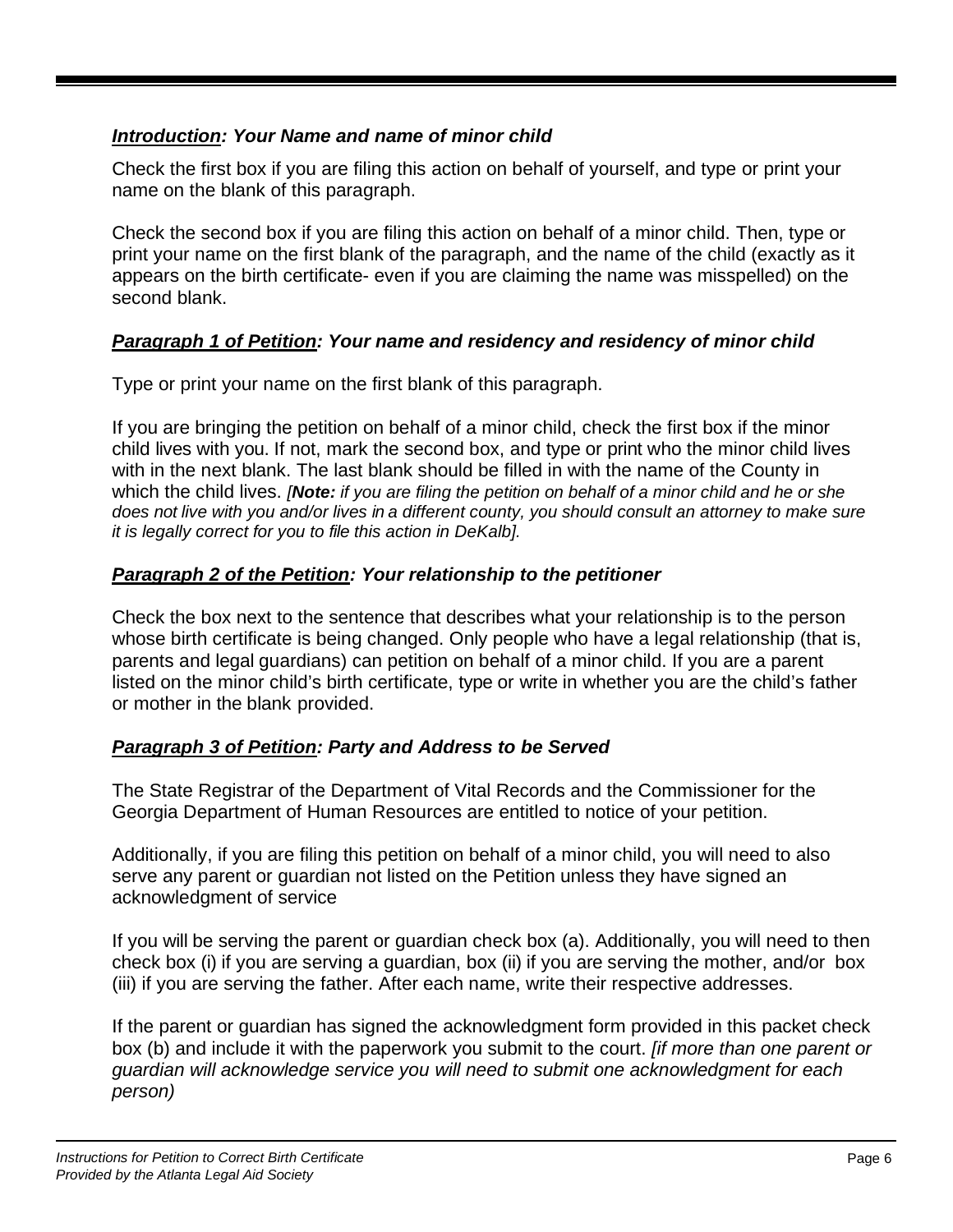### *Paragraph 4 of Petition: reasons for request*

Check *every* box which applies to your situation.

#### *Paragraph 5 of Petition: Documents supporting your case*

You must provide documents to substantiate your claim that an error occurred on the birth certificate. For example, if you are saying that the maiden name of the child's mother was listed incorrectly on the birth certificate, you should provide a copy of the mother's birth certificate showing the correct spelling of her last name. If you claim you were married at the time of the child's birth, but the father's name was left off the certificate, you should provide a copy of your marriage certificate. Different documents may be required to amend different items on a birth certificate. Talk with a lawyer to decide which documents will best support your case. At the very least, you will need to include a certified copy of the birth certificate you wish to amend. If you have several documents which support one fact, submit the best one. You should try and keep the documents to those 3 or 4 which are most legally convincing. (If you have more, you should take those to your final hearing, and be prepared to present them to the Judge if he or she has any more questions).

# *Paragraph 6: Errors on the Birth Certificate*

You must tell the Court what errors appear on the birth certificate and what the corrections should be. You should also let the Court know the Field Number for the error you wish to correct.

For example, if you wish to amend your child's first name, look at her birth certificate. There will be a number above her first name. This will be the 'field number.' Then fill in the first sentence of Paragraph 6 as follows in this example: Field 2 which currently reads "Samanhta" should read: "Samantha" and so on.

# *Paragraph 7:* **Reasons for Errors**

Tell the court how the errors occurred to the best of your knowledge.

# *Paragraph 8:* **No intent to defraud**

It is a crime to knowingly and willfully make any false statement or supply false information in an application for an amendment of a birth certificate

# *To finish filling out this Petition form,*

. . . sign your name in the space provided on the last page, type or print your name underneath your signature, add the date on which you are signing it, and write your address and a daytime telephone number where the Court staff can reach you if necessary. Note that, if you are living in a shelter for victims of family violence, DO NOT LIST THE ADDRESS OF THE SHELTER. To do so would violate OCGA § 19-13-23. Instead, on the space for the address, list only the name of the shelter and the state where it is located.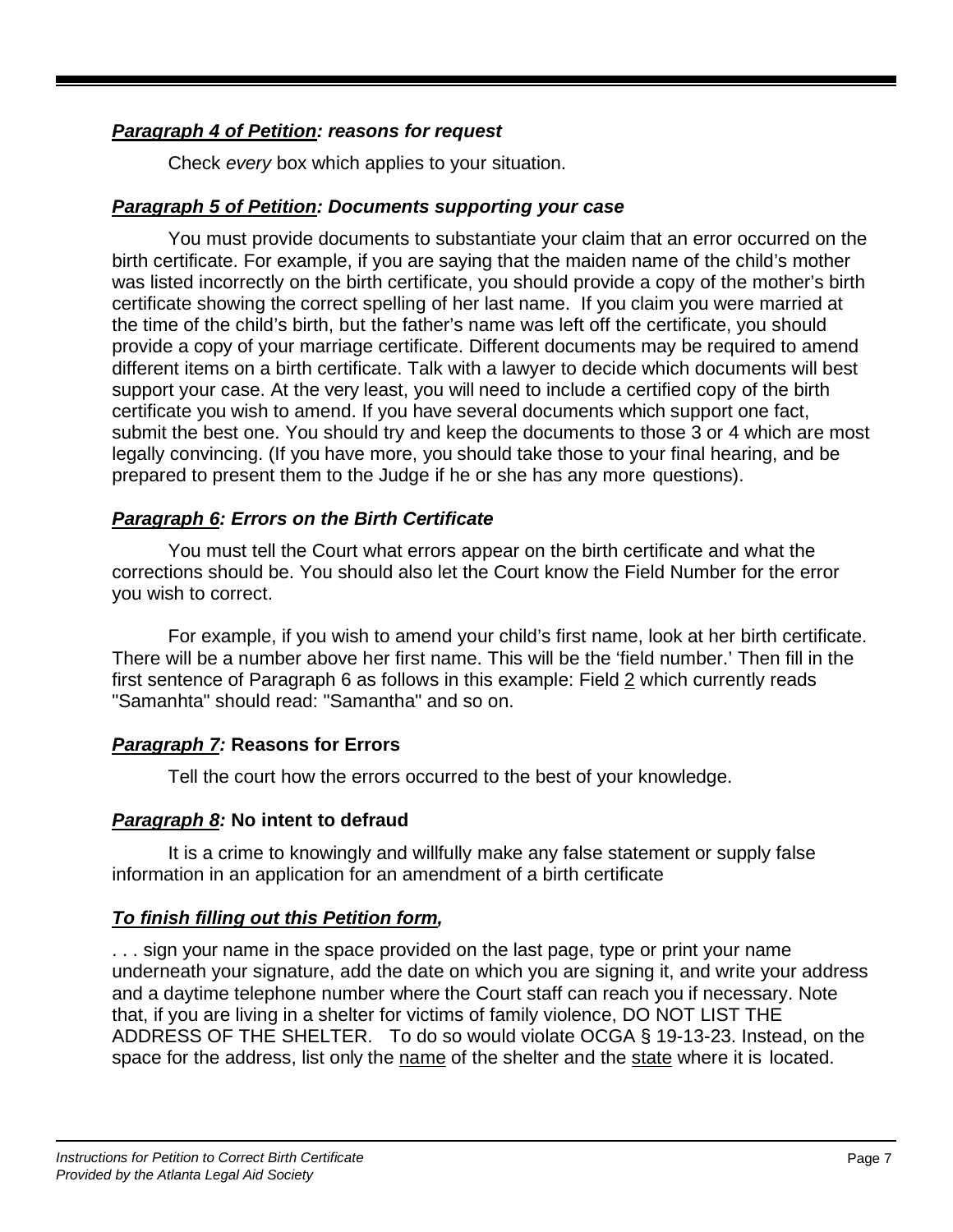#### . Α *Step 2 (b): Completing the Verification Form*

The Verification form must be filed with the *Petition to Correct the Birth Certificate*. Fill out the caption in the same way you filled it out on the *Petition*. Then, insert your name in the space after the words "My name is."

Now, before you sign this *Verification*, remember that you will be swearing under oath that the information you have provided in the *Petition* is true. Therefore, you should reread the *Petition* one more time, from start to finish, to make sure it is all true. **Do not sign it until you are in front of a notary public.** The notary must complete the rest of the *Verification* form after you sign it under oath. (If you do not speak English and the petition is being read to you, make sure it was translated by someone you trust, since you are swearing that what you are saying in the Petition is true)

#### . Α *Step 2 (c): Completing the Affidavit*

If you are submitting this petition on behalf of a minor child, but there is another parent or guardian who agrees to the changes or who has knowledge of the errors on the birth certificate, it is a good idea to submit an affidavit of those parents or guardians with the petition. The affidavit from the parent or guardian can state whether they have any additional personal knowledge or documents to support your claim that there are errors on the birth certificate, and, if they do have documents, state that those will be provided with the affidavit:

For example, if you are alleging that the child's father's name was misspelled on the certificate, the father's affidavit can support this by stating that he agrees that his name is misspelled, stating what his correct last name is, that he has no objection to your request to amend his name, and could including any proof (such as a copy of his own birth certificate) to show how his last name should be spelled.

#### **Remember that all affidavits must be signed in front of a notary public.**

You may also want to include an affidavit from an individual who has knowledge regarding facts you are trying to prove if you cannot provide any documents to support your request.

#### *Caption (Heading) on Affidavit:*

Fill out the caption in the same way you did it on the *Petition*.

#### *Paragraph 1 of Affidavit: Name and Age*

The person who is submitting the affidavit should type or print their name and age here.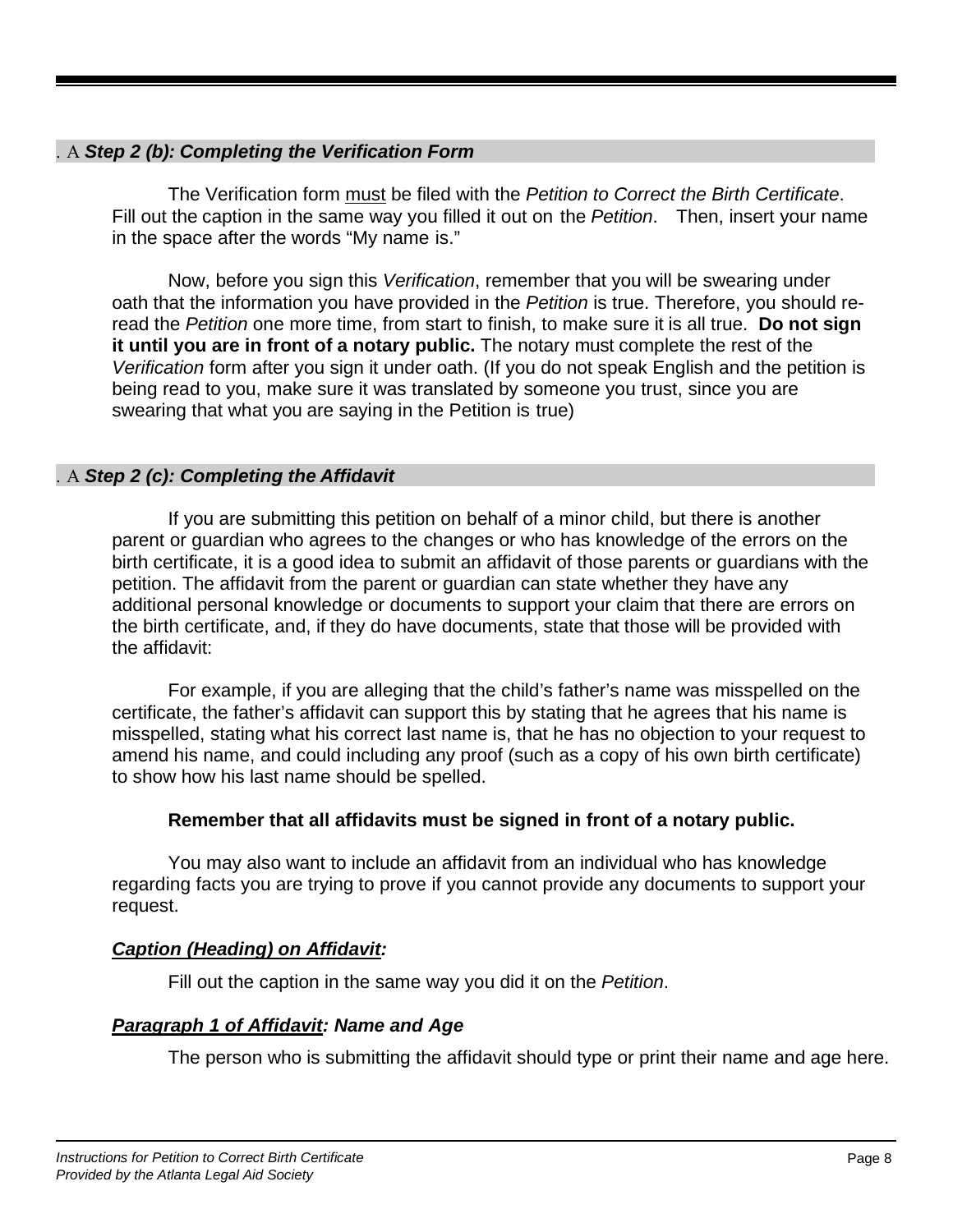#### *Paragraph 2 of Affidavit: Relationship to Petitioner*

They must check the box which reflects what their relationship is to the person who needs their birth certificate corrected.

**Paragraph 3 of Affidavit:** If they have any information regarding the errors on the birth certificate they can state those here.

**Paragraph 4 of Affidavit:** If they have any documents supporting your request they should list those here and attach copies to their affidavit.

**Affidavits must be signed in front of a notary public.** They should also print their name, address and phone number underneath their signature.

#### .Α *Step 2 (d): Completing the Acknowledgment of Service, Consent to Jurisdiction and Venue, and Consent to Present Case Form*

Fill out the caption the same way you filled out the Petition. The person acknowledging service should then write their name on the first blank provided after the caption. Additionally, they should check the box which lists their relationship to the person with the incorrect birth certificate.

Remind them to include an address where they can be reached by the court if necessary in the blanks provided.

Finally, **they will have to sign in front of a notary public**, and print their name, address and phone number underneath their signature.

Note: you may need to file more than one acknowledgment, one for each person that is acknowledging service.

#### . Α *Step 2 (e): Completing the Non-Domestic General Civil Case Filing Information Form*

#### *Case Caption (left side of form):*

Do not fill in the Case Number and Division. The Clerk will do it when you file the case. On the lines underneath the Case Number, type or print the caption of the case, just as it appears on the *Petition*.

#### *Information on the Plaintiff (right side of form):*

Type or print your name, address and telephone number on the spaces provided under the words "Attorney For Plaintiff." Cross out the words "Attorney For." On the space for the bar number, write the words "pro se."

#### **Information on the Attorney for Defendant (right side of form):** Leave this section blank.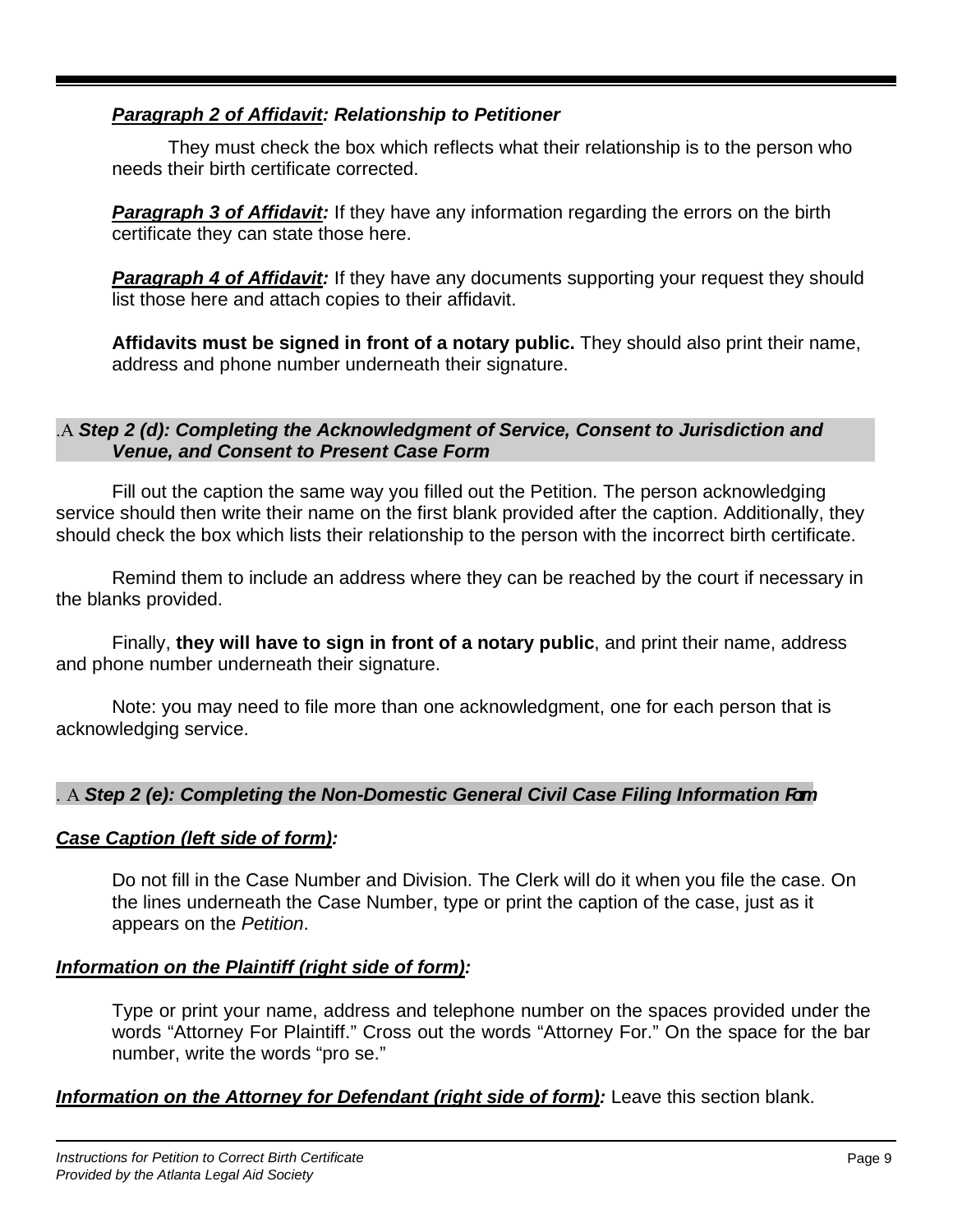#### *Type of Case and Origin (boxes in center of form):*

Check the box next to "other" and type or write in "petition to correct birth certificate." In the area labeled "ORIGIN," check the box for "Original Proceeding.

#### *Related Cases (bottom section of form):*

If there **have not been any other cases** in this court about the minor child, leave this section blank. Just sign your name at the bottom (above the words "Signature of Attorney), cross out the words "of Attorney," and fill in the date.

However, if **there have been any cases** about the minor child in the Rockdale County Superior Court (for example, divorce, child support, custody, visitation, paternity, legitimation or TPO), then you must fill in this section.

To complete this section (if there have been other cases), fill in the name of the judge and the Case Number of the other case. Check the box next to the words "Same issue of fact or grows out of the same transaction. Then, sign your name at the bottom (above the words "Signature of Attorney), cross out the words "of Attorney," and fill in the date.

#### . Α *Step 2 (f): Signing in Front of a Notary Public*

After you fill out all of the forms, review them to make sure they are complete and accurate. Then, take them to a notary public and sign them in front of the notary. The staff at the Family Law Information Center can notarize the documents for free, but you must have proper identification.

#### . Α *Step 3: Copying Your Papers*

Check to make sure you have completed all the forms you need, and that they have all been signed by the proper people in front of a notary. (See Page 2 of these instructions for a list of all the forms.) Then, make one copy of each of the forms for each parent and guardian, including yourself, one for the State Registrar of the Department of Vital Records and another for the Commissioner of the Department of Human Resources. Sort the copies into sets for the Court and for each parent etc. with one copy of every form in each set. The Court will need the *original* petition and other *original* documents. Clip each set with a paper clip.

#### . Α *Step 4: Filing the Forms at the Clerk's Office*

After you have completed, signed (in front of a notary, where applicable), copied and sorted all your paperwork, you are ready to file your case.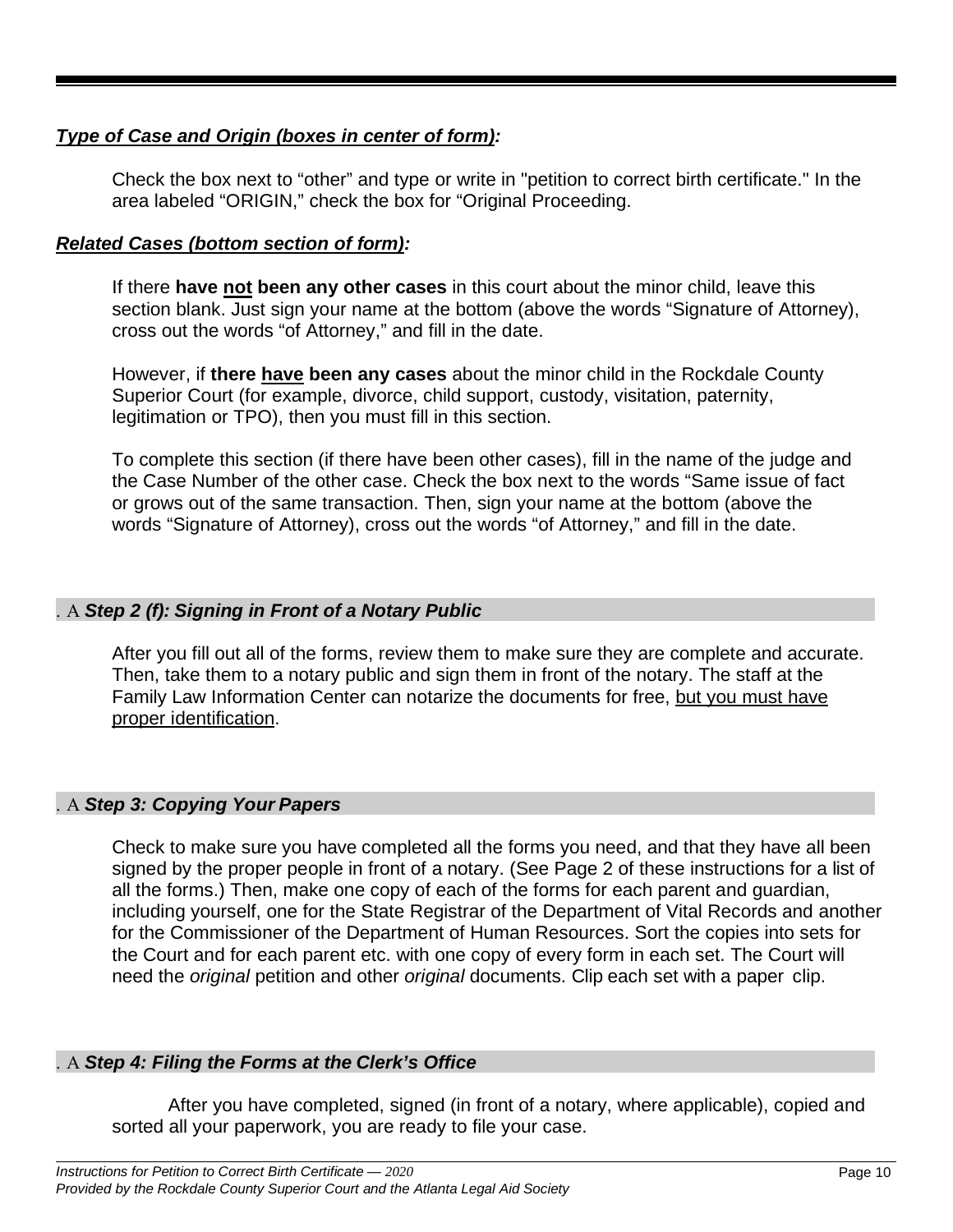The court **filing fee** for a petition to amend a birth certificate action is currently (3/09) *\$84.50*\* (\*note that fees are subject to change). In addition, (you may also have to pay a fee to have the Commissioner for the Department of Human Resources served by the Fulton County Sheriff's Department office).

Note About Fees: If you have a very low income and feel that you cannot afford to pay these fees, you can ask the Court to waive the fees. To do this, you will have to fill out a *Poverty Affidavit* and *Order* and file them with the other papers when you file your case at the Clerk's office. (Ask the staff at the Family Law Information Center for these forms, which are not included in this packet.) A judge must approve the *Poverty Affidavit*, before the filing of your case will be completed by the Clerk's office staff. If the judge signs the order of approval, the filing fee, and possibly the service fee will

be waived. If the judge does not approve your *Poverty Affidavit*, you must pay the fees before your case will proceed.

Take all of the sets of forms (with the Court's set on top), along with your cash or money orders, to the Rockdale Superior Court Clerk's office. It is located on the 2<sup>nd</sup> Floor of the Rockdale County Courthouse.

When it is your turn, give all the forms to the clerk. Tell the clerk if there have ever been any cases about the child in this Court (if you are filing on behalf of a minor child), so that the case can be assigned to the proper judge. If your paperwork is in order, the clerk will keep the originals for the Court's file. If you are paying the fees, you will probably be sent to a different clerk to pay the money, and then bring the receipt back to the filing clerk to show that you paid. If you are not paying the fees, but are filing a *Poverty Affidavit*  instead, the clerk will instruct you about how the *Poverty Affidavit* and the *Order on Poverty Affidavit* are to be presented to the appropriate judge for review and signing.

After the fees have been paid, or the *Poverty Affidavit* has been approved by the judge, the clerk will write your case number on the top page of your set of copies, stamp them with the date & time stamp, and return them to you. Keep these for your records. Your case has now been filed. Ask the clerk which judge has been assigned to the case, and get the name and phone number of the Judge's calendar clerk (which you will need at the end of your case).

#### .Α *Step 6:* **Arranging for Service on the Georgia Department of Public Health, the State Registrar of the Department of Vital Records:**

Service is the formal process of notifying the Georgia Department of Public Health and the Department of Vital Records, and any other interested party, that you wish to amend a birth certificate. Service must be made on the Commissioner of the Georgia Department of Public Health at 2 Peachtree St. NW, 15th Floor, Atlanta, GA 30303-3186 and on the State Registrar at the Department of Vital Records at 2600 Skyland Dr. NE, Atlanta, GA 30319.

Additionally, you will also need to have any other parent or legal guardian served, unless she or he signs an *Acknowledgment of Service*.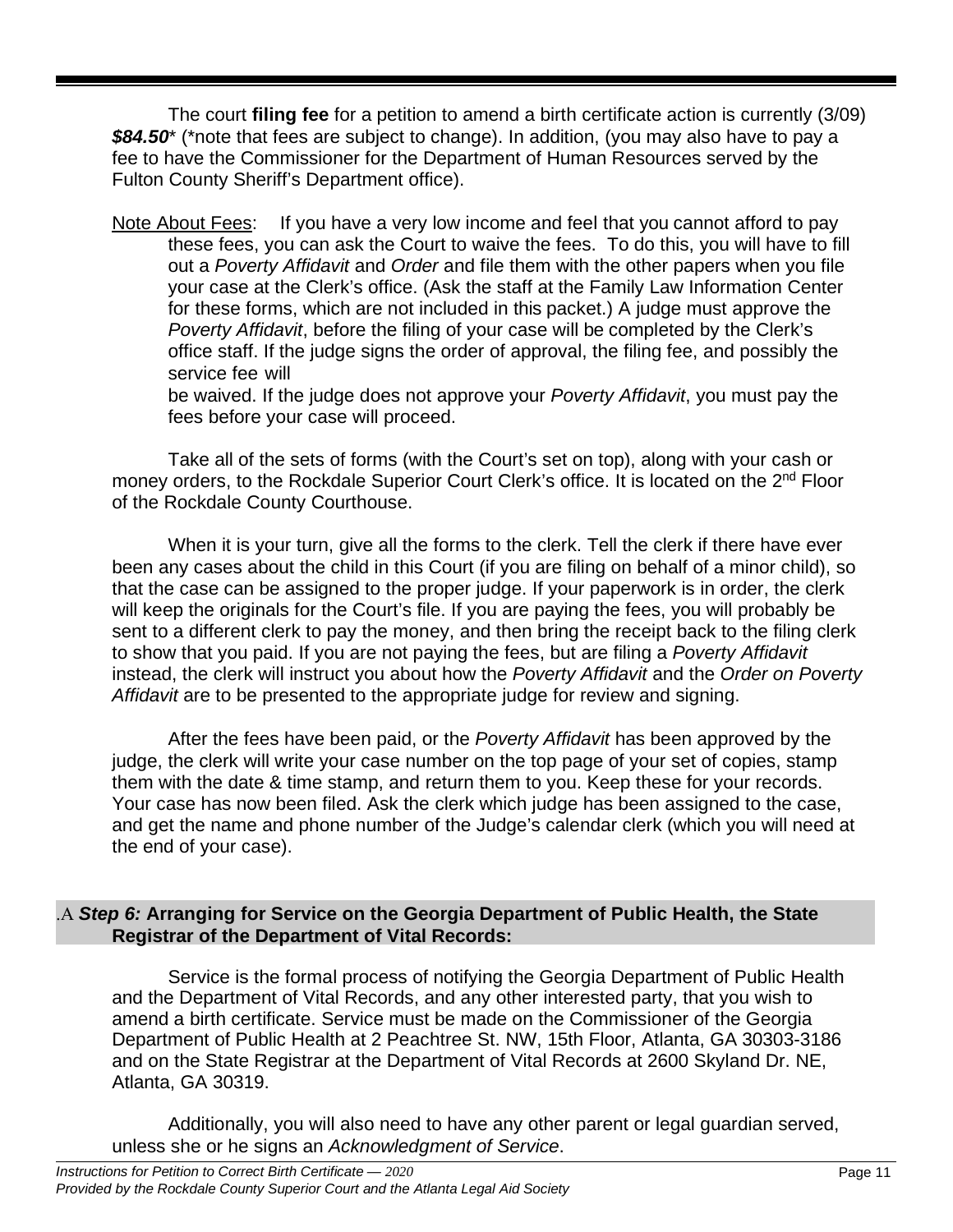#### **(a) Service by the Sheriff ("Personal Service")**

This is the usual way for service to be completed. It is sometimes called "Personal Service," which means that the deputy sheriff hands the papers to the State Registrar, the Commissioner for the Department of Human Resources, and any parent or guardian also entitled to notice, in person.

- (i) Ask the Superior Court Clerk's office for as many Sheriff's Entry of Service" forms as there are people you need to serve. (You'll need at least 2 — one for vital records and one for DHR — and maybe more, depending on if there is another parent or guardian you have to serve.)
- (ii) **Service on a parent or guardian.** fill in the Civil Action Number and the Date Filed (if the clerk doesn't do it for you) at the top of the entry of service.

On the right top of the form, write the name of the case as it appears on your petition and as explained in the "caption" section on page 5 of these instructions. (Note: you can simply strike out "Plaintiff" and replace with "Petitioner". You can also strike out "vs." and "Defendant" since there is no Defendant to be named in your case.)

On the top left of the form, under "Attorney's Address," strike out "attorney," replace with "Petitioner" and add your name and address.

Under the "Name and Address of Party to be Served" write: the name and address of the parent or guardian. When you are ready to file the Petition, you will hand this Sheriff's Entry of Service to the clerk.

(iii) **Service on the Department of Vital Records.** Fill out another Sheriff's entry of Service exactly as you did above. However, under the "Name and Address of Party to be Served" this time write:

> State Registrar, Department of Vital Records 2600 Skyland Dr. NE Atlanta, GA 30319

#### **(iv) Service on the Georgia Department of Human Resources.**

The Georgia Department of Human Resources is located in Fulton County . Therefore, the Rockdale County Sheriff's Department cannot serve the papers. **You must arrange for service directly with the sheriff's department in Fulton County,** as follows:

After you file your case with the Rockdale County Superior Court Clerk's Office, ask the clerk to return at least two copies to you with the date and time stamp. One copy is for your records. The other copy is for the Department of Human Resources. Tell the clerk that you need to serve someone in Fulton County. This one should also be stamped by the clerk as "**Second Original**."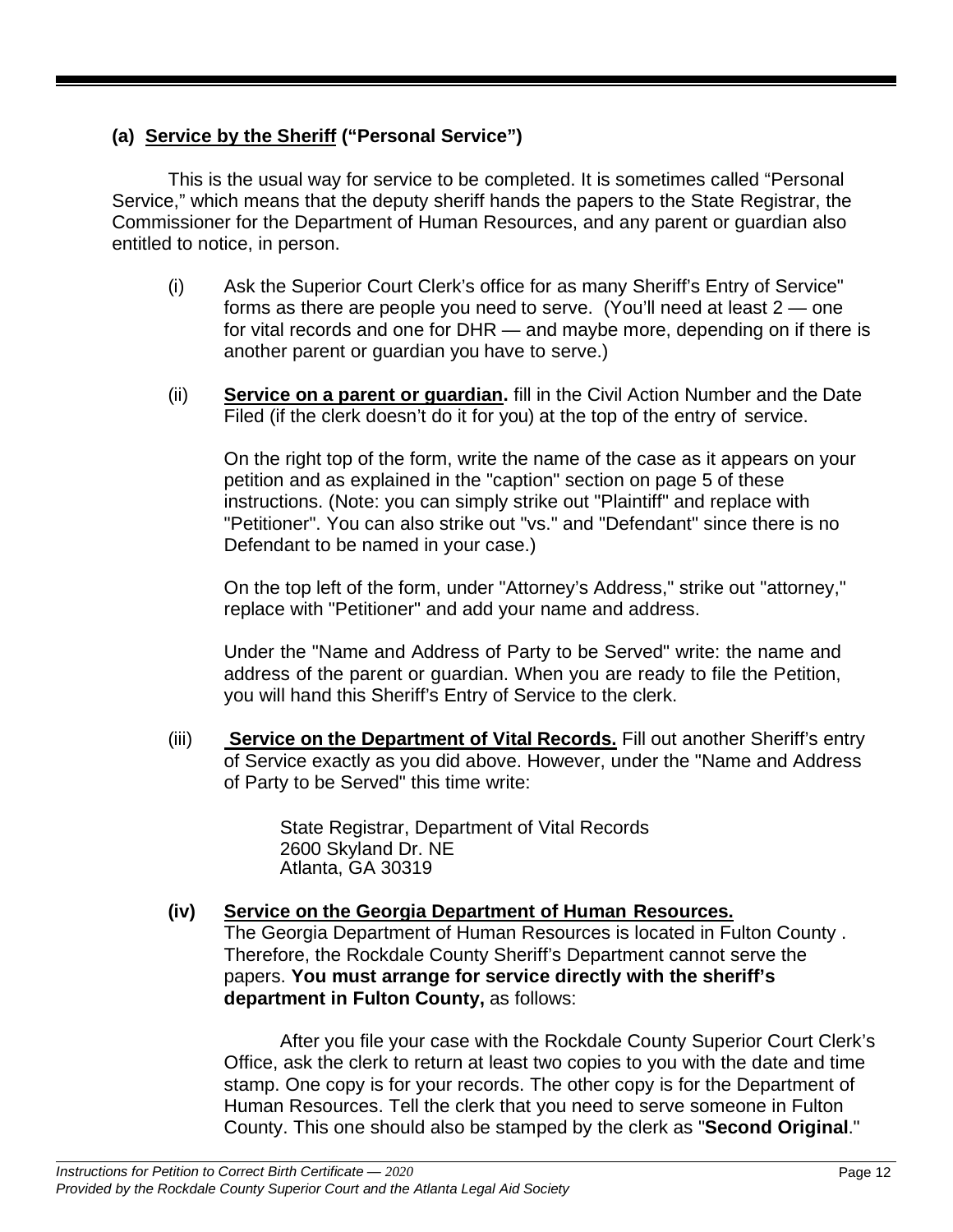Next, fill in the Sheriff's Entry of Service forms just as you did with the others above. However, under the "Name and Address of Party to be Served" write:

Commissioner Department of Public Health 2 Peachtree St. NW 15th Floor Atlanta, GA 30303-3186

Paper clip one complete copy of your papers to the Sheriff's Entry of Service. You will then need to take or mail this to the Fulton County Sheriff's Department and ask that they serve the Petition on the Department of Human Resources. There will probably be a fee for service, but if you cannot afford the service fee, you may call and ask whether the Fulton Sheriff's office will waive the service fee if your poverty affidavit was approved in Rockdale.

- After the Fulton County Sheriff's Department completes service, they will send you back one white and yellow copy showing that they served the Department of Human Resources (if you have properly filled out the form), When you receive these back, you **must** file them with the Rockdale Superior Court Clerk's office, which will then give the yellow copies back to you.
- Note: If a parent or guardian also lives outside of Rockdale you will need to also serve them by "second original." Consult with an attorney if this is the case, to determine whether the case can be brought in Rockdale County.
- Note: If you do not know where the other parent or guardian lives you will have to consult with an attorney before proceeding

#### . Α *Step 7: Wait the Required Time and Prepare Forms for Final Hearing*

You can ask the Judge's calendar clerk to schedule a final hearing after one of these has happened:

(1) you have received a response back from the Department of Vital Records saying they will not oppose your petition, or

(2) 30 days or more have passed with no response from the Department. (If for any reason, the Department is opposing your petition, you should consult with an attorney at that time).

#### **Complete the** *Final Order Correcting the Birth Certificate*

Fill in the caption in the same way you did it on the *Petition*. Fill in the Case Number, as the clerk wrote it down for you when you filed the case.

In the first paragraph, type or print your name and follow with the name of the minor child on the next blank.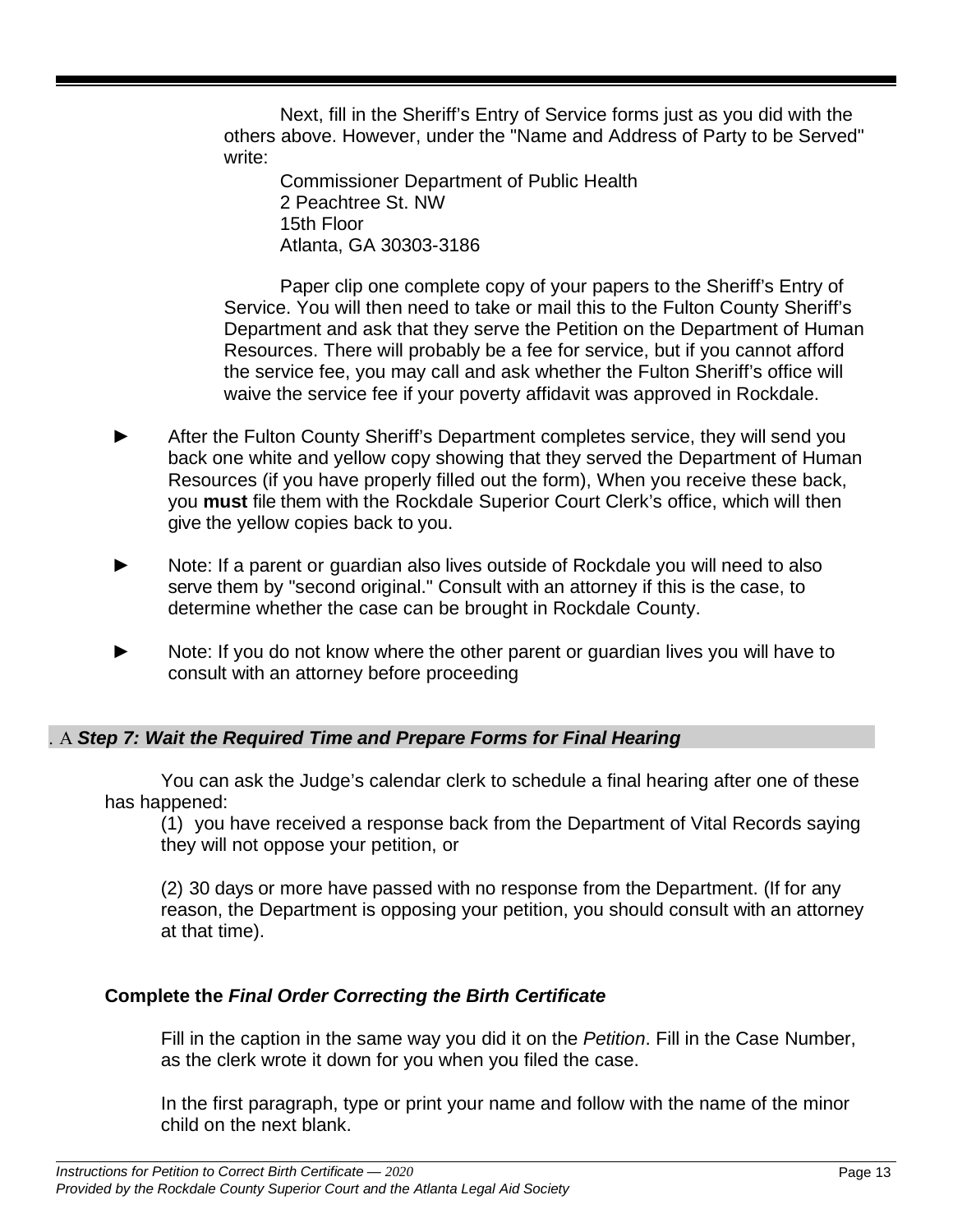Fill in your name or your child's name in the next blank as applies. Next, look at the birth certificate you wish to amend. It should have a local file number and state file number. List both of those numbers in the applicable blanks.

Then, fill in the current mistakes on the birth certificate, the field number on which the error occurs, and the proposed corrections for each mistake. Finish by repeating the state file number. Leave the rest of the order form blank. The Judge will fill out the rest at your hearing and will sign it if he or she approves of the final order.

#### **Complete the** *General Civil Case Final Disposition Information Form*:

Check the box next to the word "Superior" in the upper left-hand corner of the form.

Fill in "Rockdale" on the space for the County. Fill in the Case Number on the space for the Docket Number. Fill in your name as the Reporting Party; your title is "Petitioner."

Fill in your name on the line for the "Name of Plaintiff/Petition." Check the box for "Pro Se." Fill in the name of the Respondent on the space provided.

Under "Type of Disposition," check the box for Bench Trial (#6).

Do not fill in the "Award" section or the "Judgment on Verdict" section. (Leave them blank.)

Under "ADR," check the box for No.

#### . Α *Step 8: Schedule and Attend the Court Hearing*

Contact the calendar clerk for the Judge assigned to your case. Make sure you have your court papers (including the Case Number) in front of you when you make the call, so you can answer any questions the calendar clerk may have about your case. Schedule your final hearing. (Some judges require you to make an appointment; others just have certain days and hours when you can come in for this type of hearing.)

When you go the court for your hearing, take your copy of all the court papers with you, including:

- G *Petition to Correct Birth Certificate*
- G *All affidavits you filed in support of your petition*

G *All documents you filed in support of your petition (including the birth certificate you wish to amend, and any documents which support your claim that there are errors on the birth certificate which need to be corrected)*

G *Any documents you receive from the Office of Vital Records regarding your petition*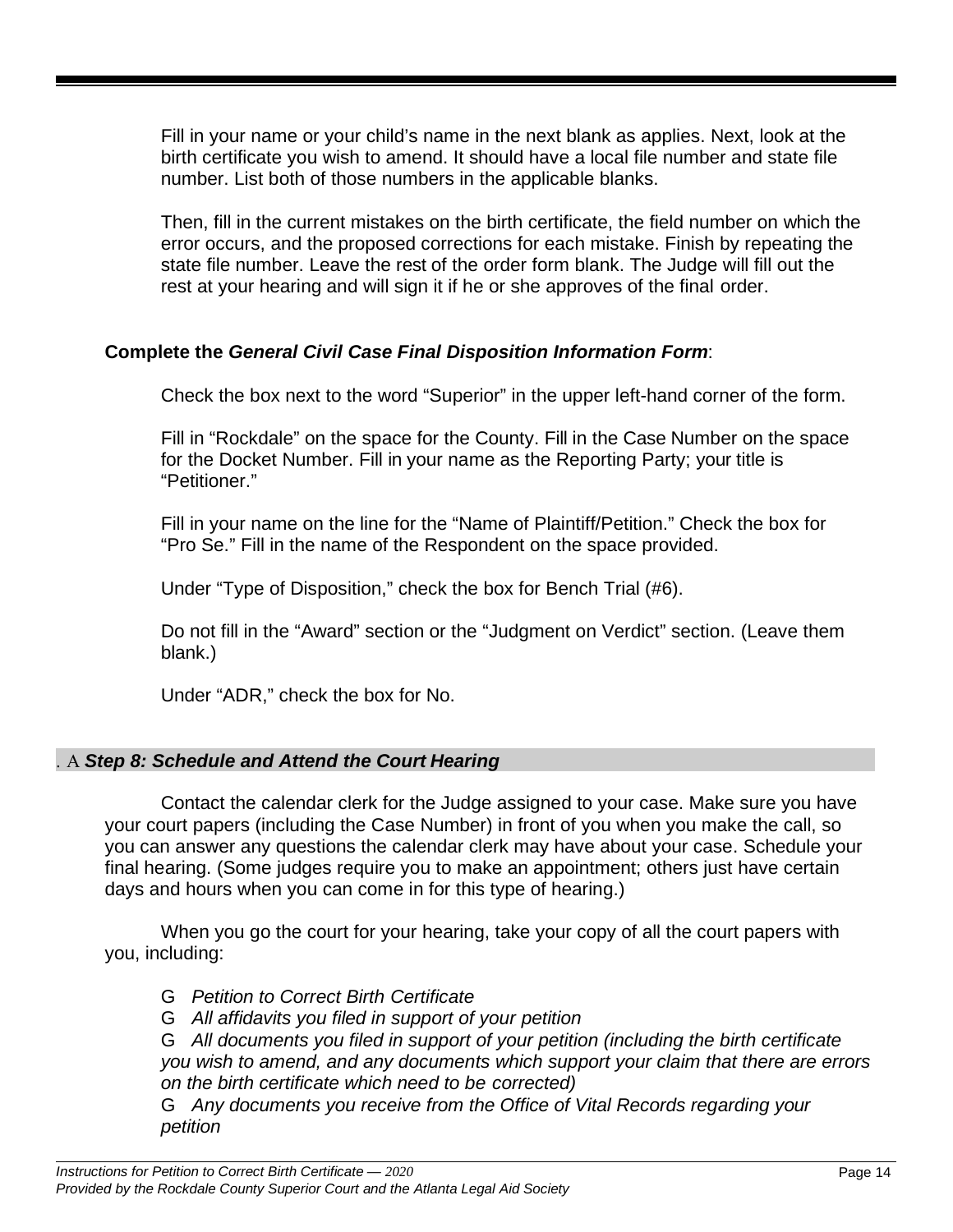You also need to take along the following forms you completed in *Step 7*:

- G *Final Order*
- G *General Civil Case Final Disposition Information Form*

When you get to the Judge's office, tell the staff that you are there for correction to a birth certificate (similar to a name change). The staff may ask you for your *Final Order* form. When you go into the Judge's office, the Judge will have you swear to the truth of what you are about to say. Then, tell the Judge the following information:

- ..φ your name,
- ..φ county where you live,
- ..φ how you are related to the children if filing on behalf of a minor child
- ..φ that you are asking the Judge to grant a correction in the birth certificate from [list error] to [list proposed correction] and
- $\phi$  the reasons you want to correct the certificate

If you didn't already give the *Final Order* form to the Judge's staff, offer it to the Judge now. The Judge may ask you some additional questions. Then, if the Judge approves the petition, she or he will sign the *Final Order* form.

#### . Α *Step 9: File the Final Order and Get a Certified Copy*

.

Take the signed *Final Order* to the Clerk's office on the 2nd floor and file it with the clerk. Ask for a certified copy of the *Order*. There is a charge of \$3.00 for the certified copy (\$2.50 for the first page and 50¢ for each additional page). This is your proof that the Court is allowing you to amend the birth certificate